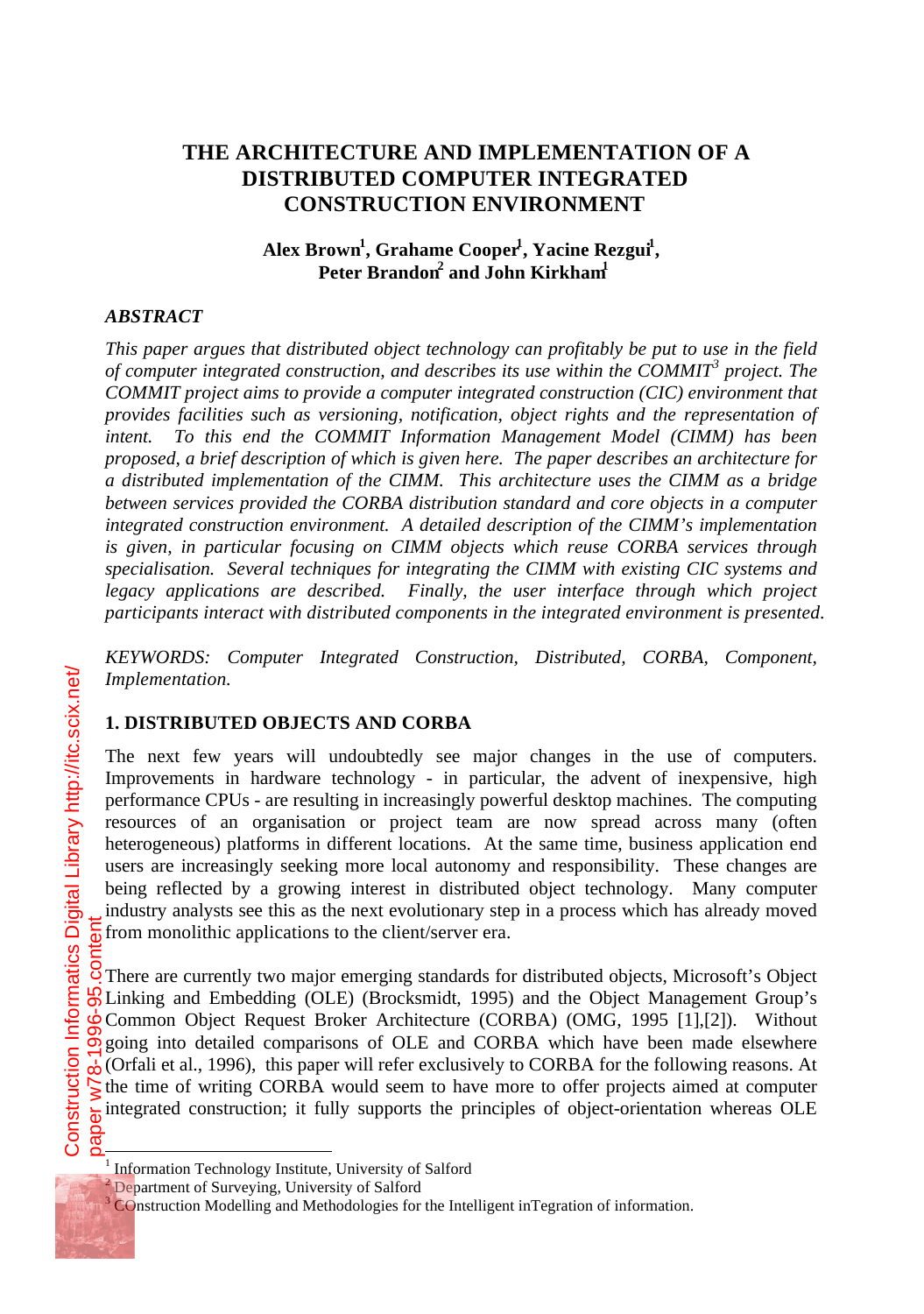does not support inheritance. It also offers a wider range of facilities and services for integration; one estimate puts CORBA about two years ahead of OLE (Orfali et al., 1996). If OLE (or some other) standard prevails, we assume it will offer services along similar lines to those currently offered by CORBA.

The heart of the CORBA specification is the Object Request Broker (ORB) which is responsible for managing objects, message passing between objects, and the interface between objects and external services (Fig. 1). An object is an identifiable, encapsulated entity that provides one or more services requested by clients, the requests are events that have parameters and a target object, and may be generated by a client object when a service or piece of information is required. Objects have references which are unique throughout the system; these references may be used by applications without knowing where objects reside. This provides 'network transparency', and allows programmers to develop systems with a network wide address space.

The ORB allows applications to be constructed at both compile and run time. The Interface Definition Language (IDL) defines object structures so that applications with prior knowledge of the objects with which they will interoperate can be constructed. The Dynamic Invocation Interface (DII), allows object structures to be accessed at run time and so allows applications to be assembled from objects that have no prior knowledge of each other.



*Figure 1. Simplified CORBA Architecture*

The ORB also provides the low level services that are necessary for distributed computing. These services include naming, life cycle, persistence, events, transactions and concurrency. It is worth noting that, in the past, these services have been provided by a range of different vendors and technologies. Persistence, for example, has typically been provided by relational and object-oriented databases, while naming has been provided by services such as ISO's X.500. The rationale behind much of CORBA is that it can transparently encapsulate these existing services by providing a standard interface to distributed objects.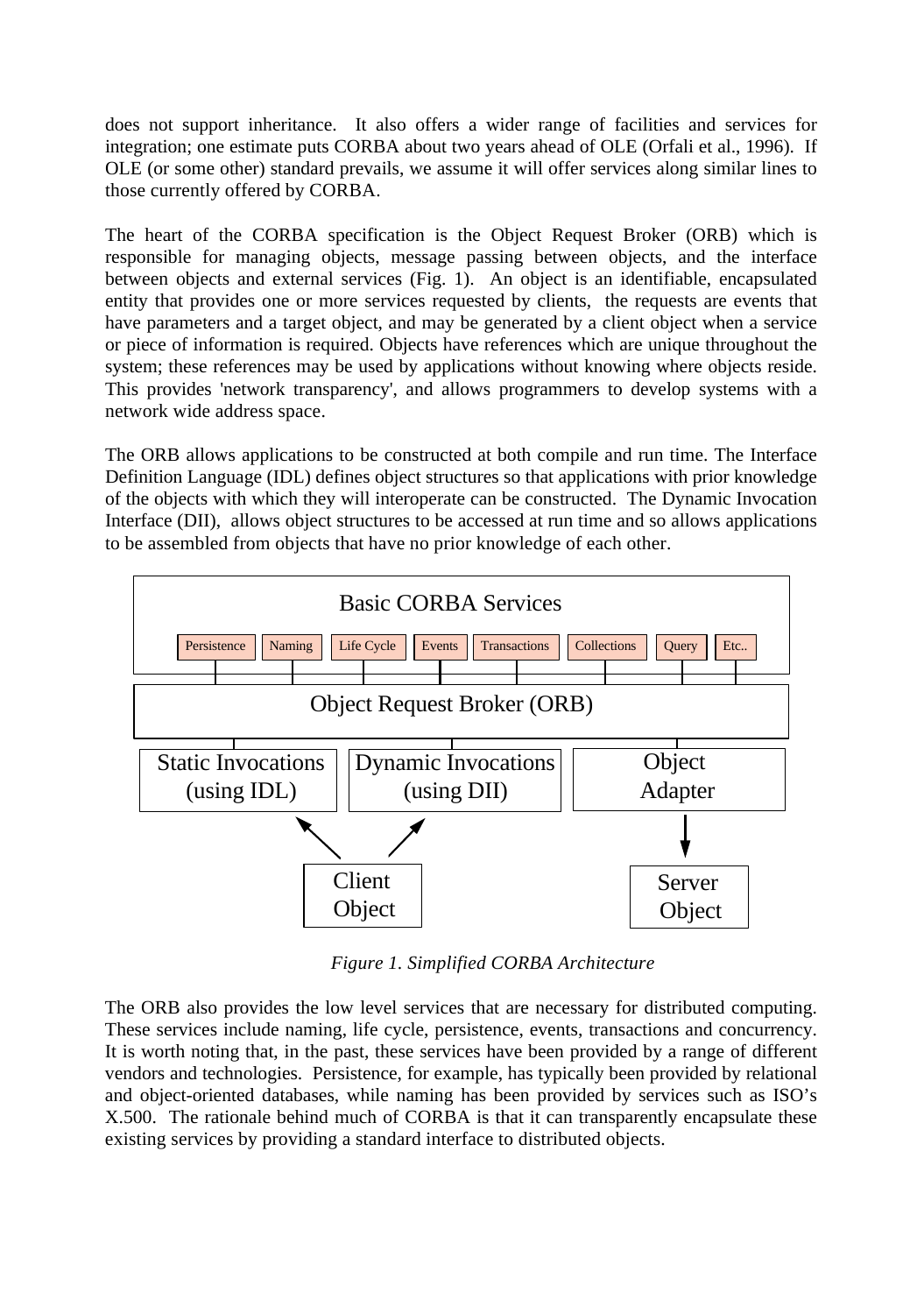### **2. DISTRIBUTED COMPUTER INTEGRATED CONSTRUCTION**

Background research in construction shows that integration has been addressed in a variety of ways: communication between applications (achieved through specific software integrating a unique and invariant set of chosen applications), integration through geometry (often the case in commercial CAD packages where integration is based on and limited to geometrical information), knowledge-based interfaces linking multiple applications and multiple databases (Howard, 1991) and integration through central project databases holding all the information relating to a project according to a common infrastructure model. The latter category includes ATLAS (ATLAS, 1992) (for large scale engineering), COMBINE (Dubois et al., 1995) (for HVAC and building design), RATAS (Bjork, 1993) and ICON (Ford et al., 1994) (for building design and construction management). Although these projects have, in many cases, successfully demonstrated the sharing of construction information, we argue that there are significant benefits in adopting an approach to integration based on distributed components.

The nature of the construction industry is such that virtual teams are often brought together for projects before being broken apart again on completion. The software applications used may vary from one construction project to another. Organisations and individuals participating in a team will bring their own unique skills and resources, which may include legacy applications and data. Any integrated environment should provide a means by which the component objects provided by organisations and application vendors can interoperate in a seamless way. This interoperability should not be limited to those components which have a prior knowledge of each other; components should "plug and play" and so be usable in ways which were unanticipated by the original developers.

There is therefore a need to concentrate on the interfaces between objects as well as standardising the objects themselves. Instead of integration being achieved through "core models" that define the structure of shared information (in the form of files or databases), integration should be made through frameworks which define semantic relationships between<br>the interfaces of separate components. The CORBA architecture provides for these The CORBA architecture provides for these frameworks through business object facilities (also known as vertical common facilities) (OMG, 1996) and distinguishes them from basic services (such as naming, persistence, transactions, etc.) and horizontal common facilities (such as user interfaces and system management). Business object facilities are already under development for several business areas including computer integrated manufacturing and banking. It is to be expected that existing STEP standards and other integration models will play an important part in the definition of a CORBA facility for computer integrated construction.

One advantage that CORBA frameworks have over existing methods of integration is that they are highly flexible and designed for reuse. Business objects within the framework are capable of recognising their environment and interacting with other business objects. They can therefore take part in a wide range of integration scenarios, perhaps even across industrial sectors. They can also easily be specialised to meet the needs of particular organisations or projects. This is of particular relevance to the construction industry where organisational structures and practices may vary from one project to another.

In addition to the broad advantages mentioned above, a component-based approach to integration has several technology driven benefits. Commercial pressures often dictate that existing construction industry software applications satisfy a very broad range of user needs.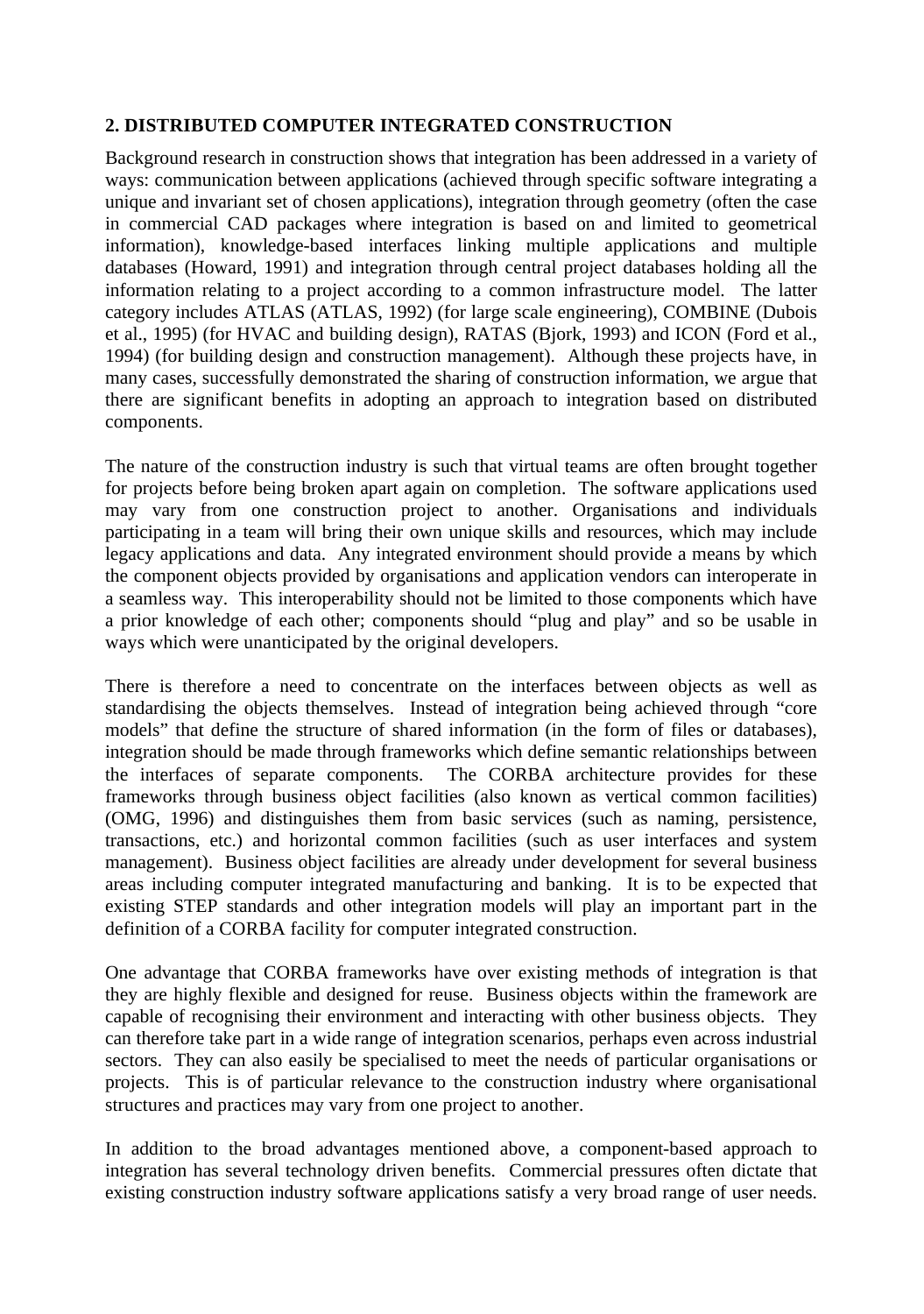This results in large monolithic applications. Component based applications could be assembled on the basis of user needs and would be smaller than existing applications. They would run on hardware which is less expensive and more portable, thereby creating the opportunity to involve construction industry practitioners who have hitherto been excluded. This might, in particular, promote the use of computers on-site. Smaller, component based applications are also easier to distribute over networks, particularly with the advent of interpreted platform independent languages such as Java (Gosling and McGilton, 1995).

# **3. THE COMMIT PROJECT**

Projects in the construction industry are increasingly characterised by large numbers of actors working concurrently at different locations and using heterogeneous technologies. In order to further improve support for computer-integrated construction, project information needs to be conceptually modelled throughout its lifecycle, along with the events that impact upon it. The COMMIT Project aims to address many of the problems surrounding this kind of collaborative work, such as versioning, notification, object rights and ownership. The model also facilitates the recording of the intent behind construction project decisions, thereby providing a complete project history. This paper discusses the distributed implementation of these models, and addresses both software architecture and user interface requirements.

# **3.1. Versioning Support**

Construction projects frequently involve multiple actors making changes and working simultaneously. The primary reasons for providing a structured environment in which such changes are recorded are firstly to provide the client with a complete project history, and secondly to facilitate backtracking. In addition, because actors often refer to previous versions of objects, a structured historical versioning environment reduces ambiguity by standardising version numbers and allowing the examination of previous versions of objects.

# **3.2. Rights and Responsibilities**

As a construction project progresses, actor's rights and responsibilities with respect to specific construction project objects change. We propose to provide support for the evolution of actor's roles and rights (according to object version and state) during the entire project lifecycle. Defining roles in this way is essential for effective management of concurrent multi-actor engineering and needs to be tightly integrated with support for versioning.

# **3.3. Recording Intent**

An intelligent construction information management system should record the intent behind construction project decisions. A record of intent is one component necessary for providing the client with a complete project history. It could also be useful if disputes occur, not only for resolving litigations, but also to help actors to see the project from other viewpoints. Intent representation promotes actor's understanding of the reasons for project changes, which in turn reduces problems arising from misunderstanding intentions. A complete record of project intentions could be useful for decision support in future projects in the form of a Case-Based Reasoning analysis of objects and intentions.

### **3.4. Notification**

Under a knowledge-based system paradigm intelligent object interaction can be embodied by rules concerning objects which are executed by an inference engine. Under an objectoriented paradigm the same idea is represented by a method, belonging to the object but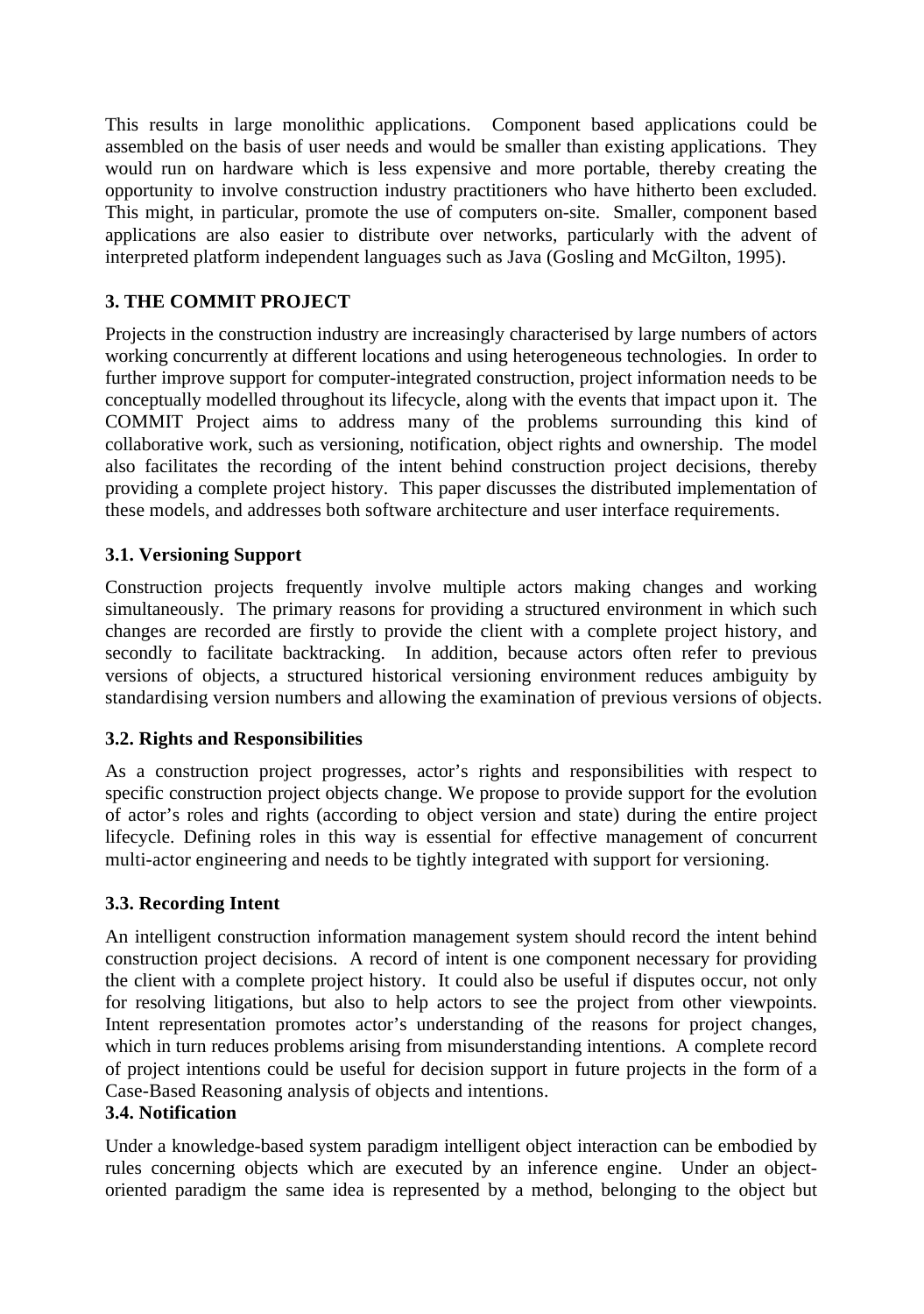making use of notification relationships with other objects, which is invoked in case of object modification. In either case, the basic idea is the same - changes to a particular object can facilitate changes in, or at least warnings relating to, other objects in the instantiated model.

### **4. THE COMMIT INFORMATION MANAGEMENT MODEL**

In order to provide the necessary concepts and slots for handling multiple actors, versioning, rights, notification and intent, the COMMIT Information Management Model (CIMM) has been proposed (Rezgui et al., 1996 [1]). It is assumed that all project information will be managed and governed according to the concepts of the CIMM, a partial view of which is shown in Fig. 2. Although a complete description is impossible within the context of this paper, an outline of some CIMM concepts is necessary in order to describe the benefits of adopting a distributed approach to their implementation. For a full description of the CIMM, the reader is referred elsewhere (Rezgui et al., 1996 [2].



*Figure 2. Primary Concepts of The COMMIT Information Management Model (CIMM)*

Construction project processes involve numerous actors, each of whom performs a set of roles. An action or sequence of actions which delivers a result (which might be a component of the product) is therefore defined as a *Role.* Each role is defined by specific responsibilities and rights on pieces of project information. As each piece of project information can be concurrently acted upon by one or more roles, one might argue that potential conflicts could occur when several roles access the same object for different purposes. This issue has been rigorously addressed through the use of object *Authorities* that define the rights of roles on specific versions of objects, as described later. Roles can be grouped into *Disciplines* which represent industrially recognised domains. Examples of roles include architectural design and cost estimation; examples of disciplines include civil engineering and architecture. As with conventional stages, the concept of a discipline can be specialised into a set of generic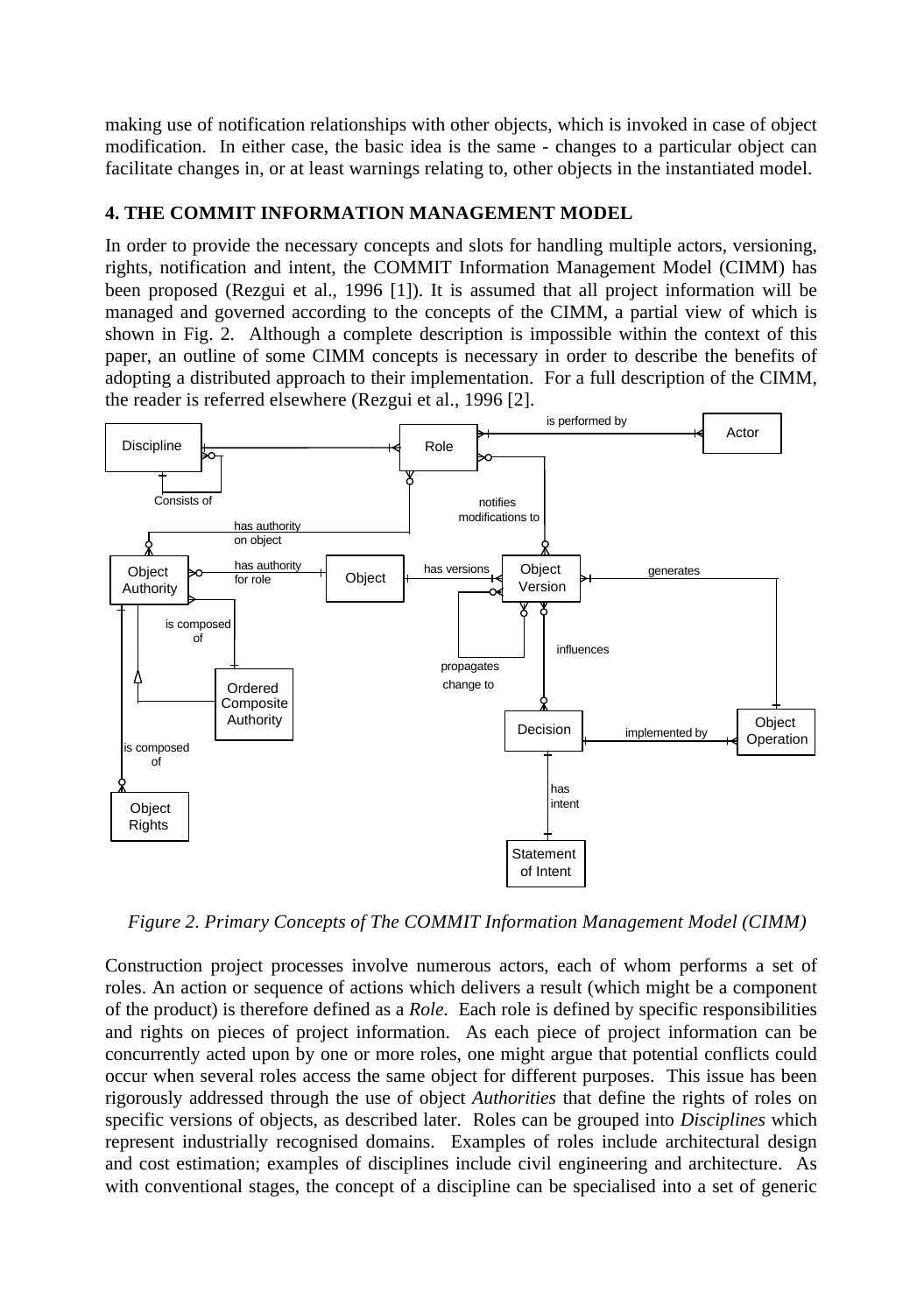disciplines, each of which can be recursively decomposed into sub-disciplines; for example, at the first level of decomposition the Building Services discipline comprises HVAC *(Heating Ventilation and Air Conditioning)*, Electrical and Piping disciplines.

The performance of all project roles invokes operations on the objects which constitute project information. The CIMM specifies whether a particular role has the right to invoke a particular object's operation by means of an *Object Right*. This definition of object rights is one illustration of the benefits of adopting an object-oriented approach to modelling construction project information. Encapsulating operations within objects allows us to define rights in terms of specific operations on specific objects; for example "dimension the wall" or "estimate labour costs". Rights are grouped into sets, each set representing the rights a particular role has over a particular object. Such a set is termed an *Authority*. At a given moment, each object will be related to many such authorities, one for each role in the project. Conversely, each role will have a separate authority for each object in the project. An *Ordered Composite Authority* is an authority that consists of an ordered sequence of other authorities applying to various objects and roles. The use of this concept is illustrated by its specialisation to construction industry approval circuits.

A primary aim of the CIMM is to record the intent behind decisions made by actors during the construction project lifecycle. In addition to the advantages of a model-based (as opposed to implementation-based) approach to version modelling already given, version modelling also complements a record of intent. An *Object* has one or more *Object Versions*, one of which is the current version. Object versions both current and non-current influence a *Decision* - a human conclusion which is recorded by a *Statement of Intent* and effects one or more *Object Operations.* These operations in turn generate one or more new object versions. The intent behind project decisions is thereby recorded not only explicitly by the statement of intent, but also implicitly by the relationships between various object versions and a decision. This model allows the complex chains of modifications and amendments which typify construction projects to be recorded.

Notification is the process by which amendments made to objects are notified to the various roles concerned with that object. Many individuals will be unused to working in an integrated construction environment in which project information changes at a rapid pace. A notification mechanism is therefore essential for keeping actors aware of project changes and also supports the automation of other information management processes such as approval.

Propagation involves the CIMM making inferences on the basis of project information. It is modelled in a similar way to notification; an object type, object and object version may all have a unique set of objects to which a modification is propagated. Under an expert system paradigm such a set would constitute a rule.

### **5. A DISTRIBUTED IMPLEMENTATION OF THE CIMM**

The COMMIT project has chosen to implement the CIMM as a set of CORBA compliant distributed components which make use of CORBA services. This section describes an architecture that makes this possible, and gives examples of the specialisation of CORBA service objects into construction industry specific CIMM objects. Three strategies for integrated existing construction industry software and CIC systems are also given.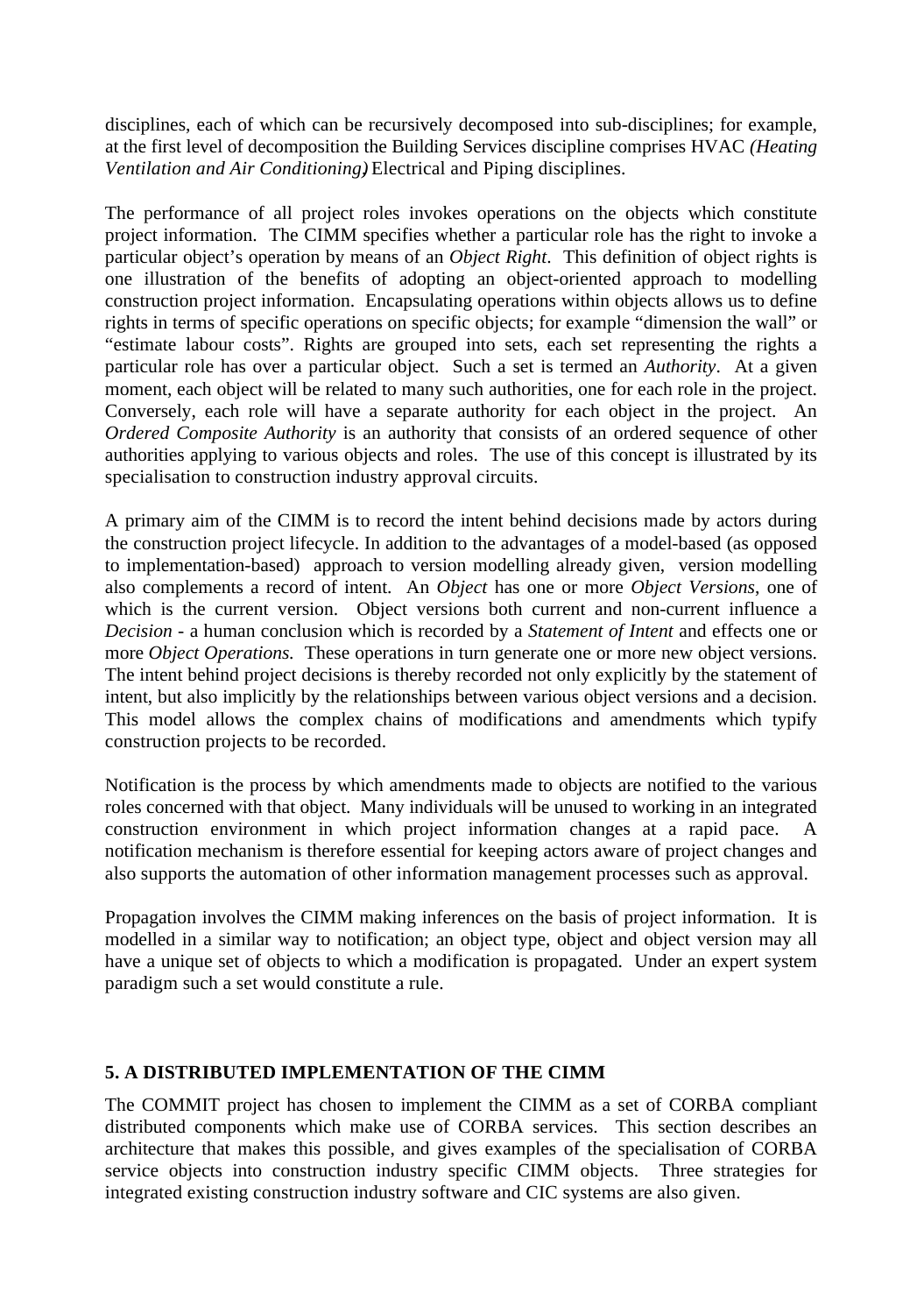#### **5.1 Architecture**

Figure 3 shows the proposed architecture for the COMMIT prototype. The backbone of the COMMIT integrated construction environment is an ORB which manages the low level interoperability between components. The ORB also provides the low level CORBA services necessary for distributed computing.

The CIMM provides a framework within which construction components can interoperate. It defines the concepts necessary handling multiple actors, roles, documents, versioning, rights and notification. It will also enable the intent behind construction project decisions to be recorded, thereby providing a complete project history. It is assumed that all project information will be managed and governed according to the concepts of the CIMM. Components participating in the distributed environment are specialised from CIMM objects, whether they reside independently, in the CIMM user interface, or in legacy applications (via object wrappers).



*Figure 3. COMMIT Implementation Architecture*

### **5.2. Integrating the CIMM with CORBA Services**

The procedure for the basic implementation of objects and relationships in a distributed environment does not differ greatly from their implementation in an object-oriented database. In the CORBA methodology, object interfaces must be described in an Interface Definition Language (IDL); they can then be implemented in the language of the developer's choice. Distribution of components and interoperation is handled by a commercially available implementation of the CORBA standard ORB. ORBs also provide, to varying degrees, the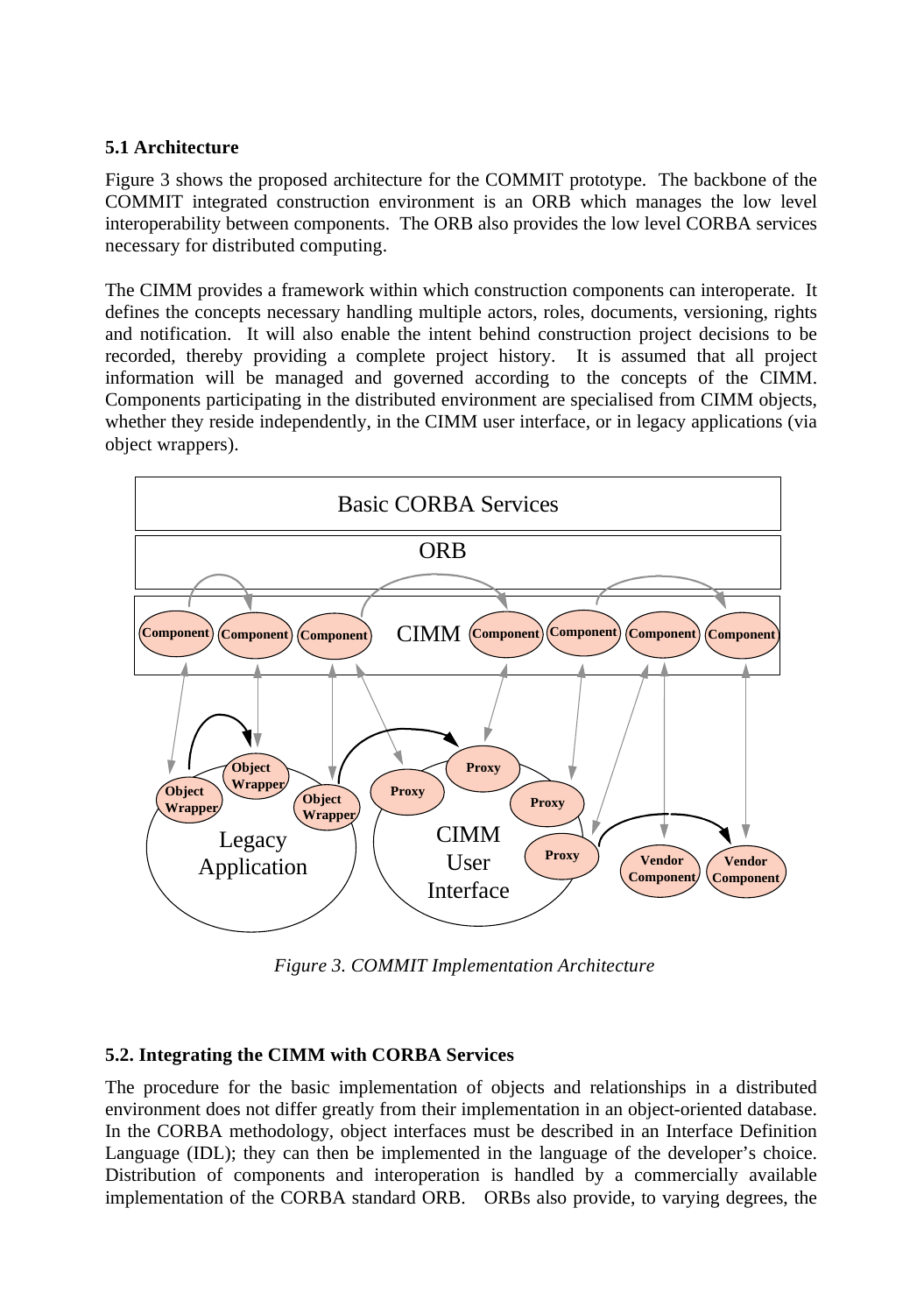various basic CORBA services which currently comprise Naming, Events, Life Cycle, Transactions, Concurrency, Persistence and Queries. Relationship, System Management and Security services are in the process of being finalised. CIC projects have tended to expend considerable effort researching and implementing these features, for example, some of the system level elements in OPIS (Froese and Paulson, 1994) or the work of Eastman and Kutay (1991). Although useful results have often been produced, we argue that the implementation of a distributed CIC system can be considerably simplified by re-using the services CORBA provides. Where services do not match the particular requirements of the construction industry, existing services may be specialised or, in the worst case, new services provided. Research efforts can focus on issues more directly related to construction while at the same time re-using the efforts of technologists devoted purely to computing.

The concepts within the CIMM are specific to the construction industry and facilitate the management of information in a distributed CIC environment. The COMMIT implementation architecture proposes that concepts in the CIMM make use of CORBA services by specialisation. In this way, the CIMM provides a bridge between basic CORBA services and CIC systems - in CORBA terms, a vertical market common facility. All CIMM objects inherit from three basic CORBA objects; *Persistent Object*, *Transactional Object* and *Life Cycle Object*. Clearly implementing the CIMM requires the use of the CORBA persistence service; CIMM objects must remain in the construction environment after the programs which initiated their creation have terminated. The *Transactional Object* provides consistency, concurrency and recovery in a distributed object system. While the underlying CORBA implementation of services may often be complex (as in the case of transactions and concurrency), this complexity is largely hidden from the developer. The *Life Cycle Object* provides services for creating, copying and deleting objects while maintaining referential integrity constraints.

The CIMM also contains several concepts that require the use of CORBA collection service<sup>4</sup>. For example, an *Object* is related to the set of *Object Authorities* (one for each *Role*). These will need to be stored in a collection class which can be traversed with an iterator, for example, if the information manager is specifying the rights that different roles have over core objects. In addition to the CORBA objects that all CIMM objects inherit from, there are several CORBA services which CIMM objects make use of through method invocations. All CIMM Objects make use of the *Naming Context* object (provided by the CORBA naming service) in order to give CIMM objects a unique system wide identity by which they can be **located** 

The CORBA event service allows objects to register their interest in specific events by invoking an appropriate method of the *Event Channel* object. This service allows the invocation of a distributed object's method to cause the transparent invocation of a CIMM object's method. This is used to implement notification and rights access in the CIMM by decoupling the communication between objects. In the CIMM model, each object has a list of roles to notify in case of modification (which is maintained by a CORBA collection class). For each element in the collection a message is sent to the CORBA *Event Channel,* which registers the role's interest in this particular object. Any subsequent invocations of the object's method cause a message to be sent to the role object. This message can then be

 $\overline{a}$ 

<sup>4</sup> The CORBA Collection service is not finalised at the time of writing. Basic collection services are however provided by the CORBA Query service.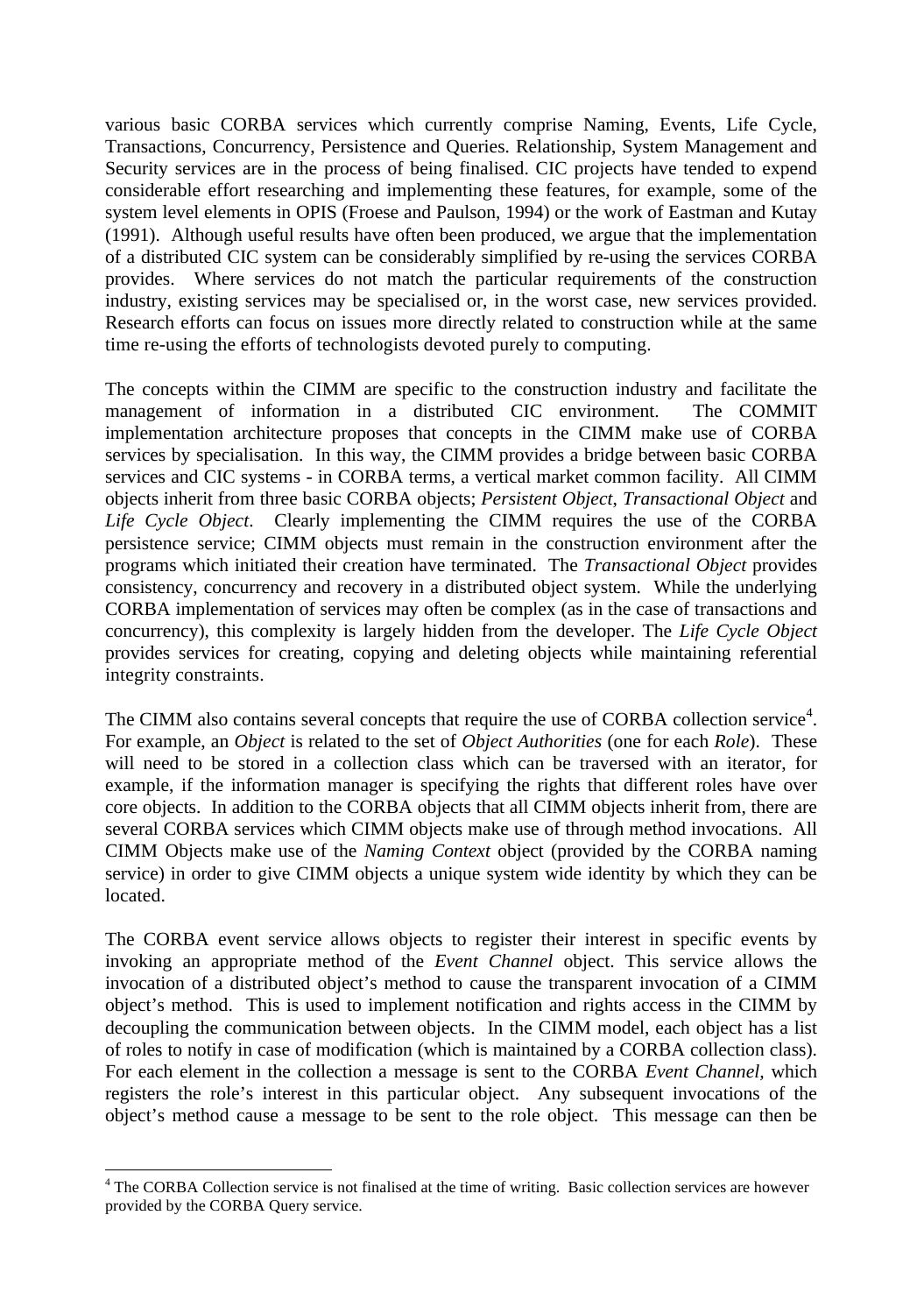acted upon - the role object creates an appropriate message box on the workstation of the actor performing that role.

The development of other CORBA services is ongoing; we expect the examples of re-use given here to be the first of many. It is expected that CIMM objects will re-use additional CORBA services as they are finalised, particularly in the area of rule-based, trader and system management services.

### **5.3. Integrating Existing Software with the CIMM**

For the CIMM to be effective, it should be possible to integrate it with both existing CIC systems and legacy applications. This existing software could then take advantage of the CIMM's information management functionality. Three categories of existing software and systems that have the potential to be integrated are described below.

One of the most favoured methods of computer integration in the construction industry is to use shared object-oriented database (OODB) technology (Galle, 1995). This type of CIC system can be integrated using inheritance; concepts in the database model are specialised from concepts in the CIMM. This has the effect of converting the CIC system to a set of CORBA compliant distributed components which are managed by the CIMM. Although the existing CIC models must be translated to IDL interfaces (a process which can be made easier by the use of CASE tools), much of the original implementation and integration code can be retained. This approach has advantages - the full functionality of the CIMM is utilised to produce a system which is easily extended by adding new CORBA compliant components. However, potential difficulties arise in cases where the existing CIC functionality overlaps with the CIMM. This strategy has been chosen to test both the feasibility of integrating the CIMM and its effectiveness for managing information. The existing CIC system to be integrated has been developed by a companion project (the OSCON Project) and uses an integrated core model and the ObjectStore object-oriented database (Tracey et al., 1996).

It is not unreasonable to describe most construction industry software packages as monolithic legacy applications. For such systems, the integration strategy is similar to that adopted by CIC systems based on OODBs. Object wrappers for the legacy application are modelled and coded, but, rather than being in the language of the OODB, they are described in IDL. The IDL object wrappers can then be specialised from CIMM concepts. Again, this uses the full functionality of the CIMM and effectively converts the application into a set of distributed components.

Applications based on distributed components are still in their infancy, but will undoubtedly appear over the next few years. CORBA's DII (Dynamic Invocation Interface) makes it possible to integrate such applications at run time (that is, with no code changes or recompilation). It would, for example, be possible for the CIMM to use the DII to query a component, and subsequently control actor's rights to perform operations on that component. Full CIMM functionality would, however, only be available if components were specialised from CIMM concepts.

# **6. THE CIMM USER INTERFACE**

In order to make a distributed CIC system effective, it is necessary to provide users with a uniform user interface through which they can access project information. This information consists of not only the usual concepts found in construction integration models (for example,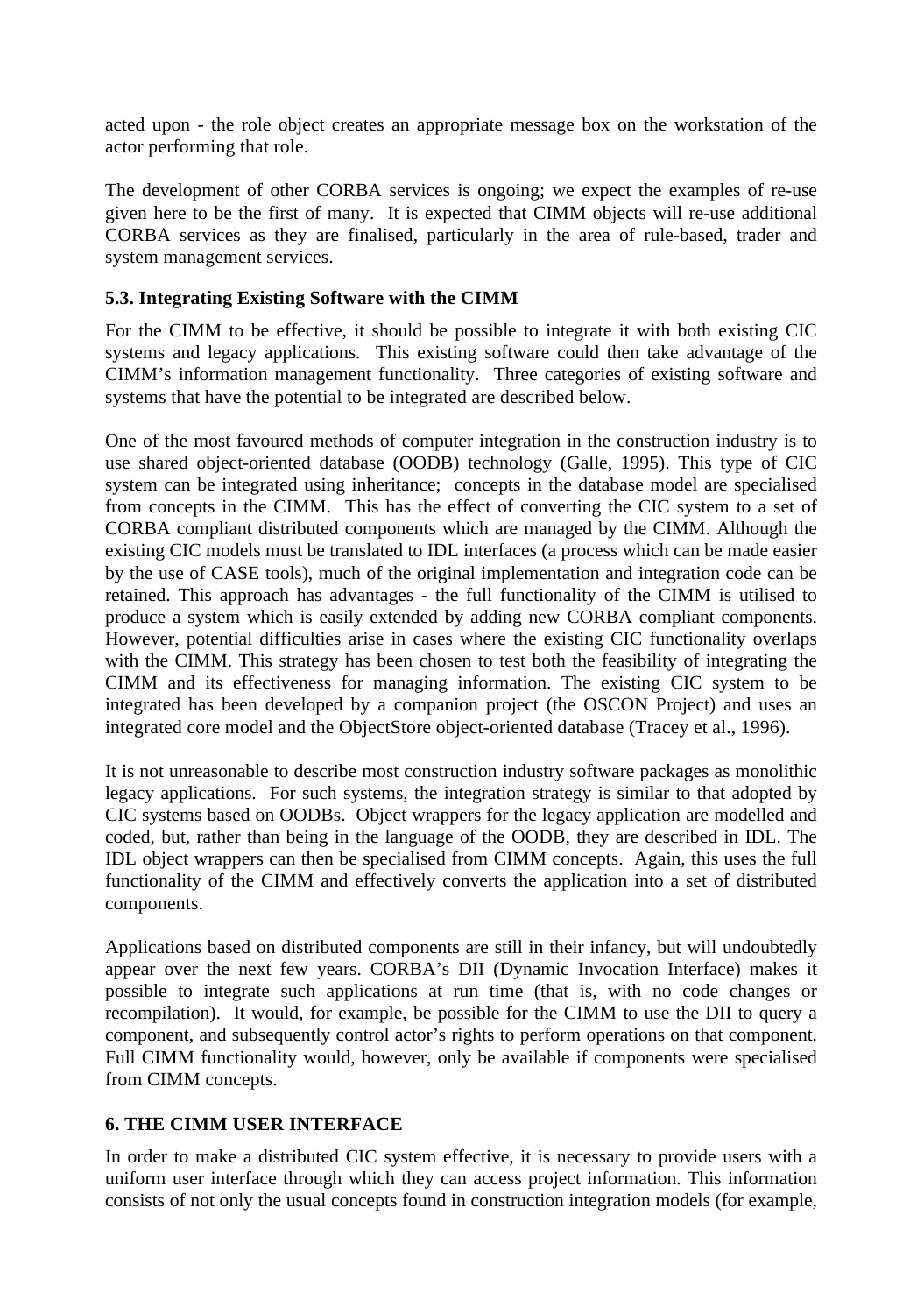buildings, walls, and tasks) but also the CIMM's information management data (for example, roles, actors, rights and responsibilities). The CIMM organises project information into discrete units accessible by a project's actors. It also contains the basic concepts for implementing a distributed Electronic Document Management (EDM) system. The CIMM's user interface reflects this organisation.

Ideally the CIMM user interface would be implemented as a set of distributed user interface components. Unfortunately, there are two reasons why current technology does not offer sufficient support for this approach. Firstly, distributed user interface components (for example OpenDoc or OLE) are not as yet sufficiently mature or platform independent. Secondly, current limits on network bandwidth render the transmission of data intensive user interface components impracticable<sup>5</sup>. . The CIMM user interface has therefore been implemented as a standalone application which can interact with the distributed components of the CIMM through the use of object proxies. The software is being developed using Visual C++ Version 4.0 for the Windows NT and Windows 95 platforms.

Fig. 4. shows the CIMM user interface panel in which the project's actors are described and managed. Through this interface any actor may browse the details of other actors, or, in the case of the information manager, specify project participants. In addition to describing the contact information, physical location and main discipline of each actor, the panel describes the roles each actor performs. Within the distributed CIC, it is therefore possible to see exactly who is responsible for carrying out a given activity.



*Figure 4. CIMM User Interface - Actors*

In addition to managing the actors involved in a project, it is also important to manage the roles or tasks they perform (Fig. 4.). For each role, the CIMM user interface describes the actors who will be involved, the resources this role uses (hardware, software, equipment or

 $\overline{a}$ 

<sup>&</sup>lt;sup>5</sup> Particularly when one considers that most ORBs currently use the Internet to communicate with each other.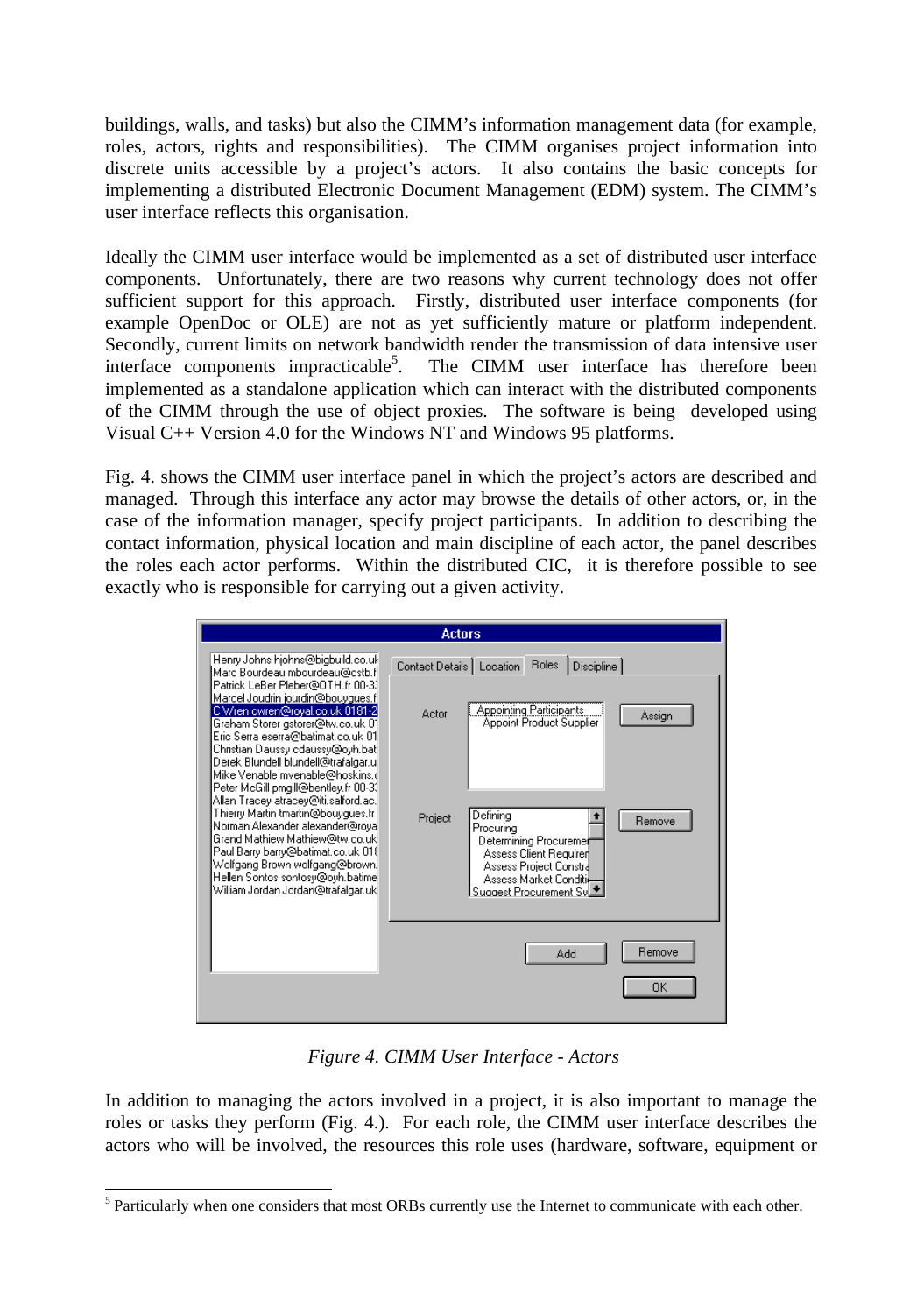human), the timeframe for the performance of the role, the costs of the role and any quality standards that need to be adhered to.

#### *Figure 4. CIMM User Interface - Roles*

Fig. 5. shows the user interface panel through which actors browse managed project information<sup>6</sup>. This information includes the building core concepts (walls, beams, etc.) which constitute the project information base - it is the CIMM's view of the distributed components which make up the whole CIC environment. Of course, much of this information will be created and amended through the use of construction industry software applications. It is, however, important to allow actors to interact with information in a way which is application independent. The management properties of information must also be made explicit. For example, a given object has a creator and a creation date and an intent behind its creation. Note that the panel describes objects at both the type and instance level; the prototype supports schema evolution through the creation of new versions of object types. This is described more fully elsewhere (Rezgui et al., 1996 [2]).

 $\overline{a}$ 

<sup>&</sup>lt;sup>6</sup> Although in this example objects have been organised according to physical decoposition, this is not necessarily the case and organisation principles will vary from one project to another.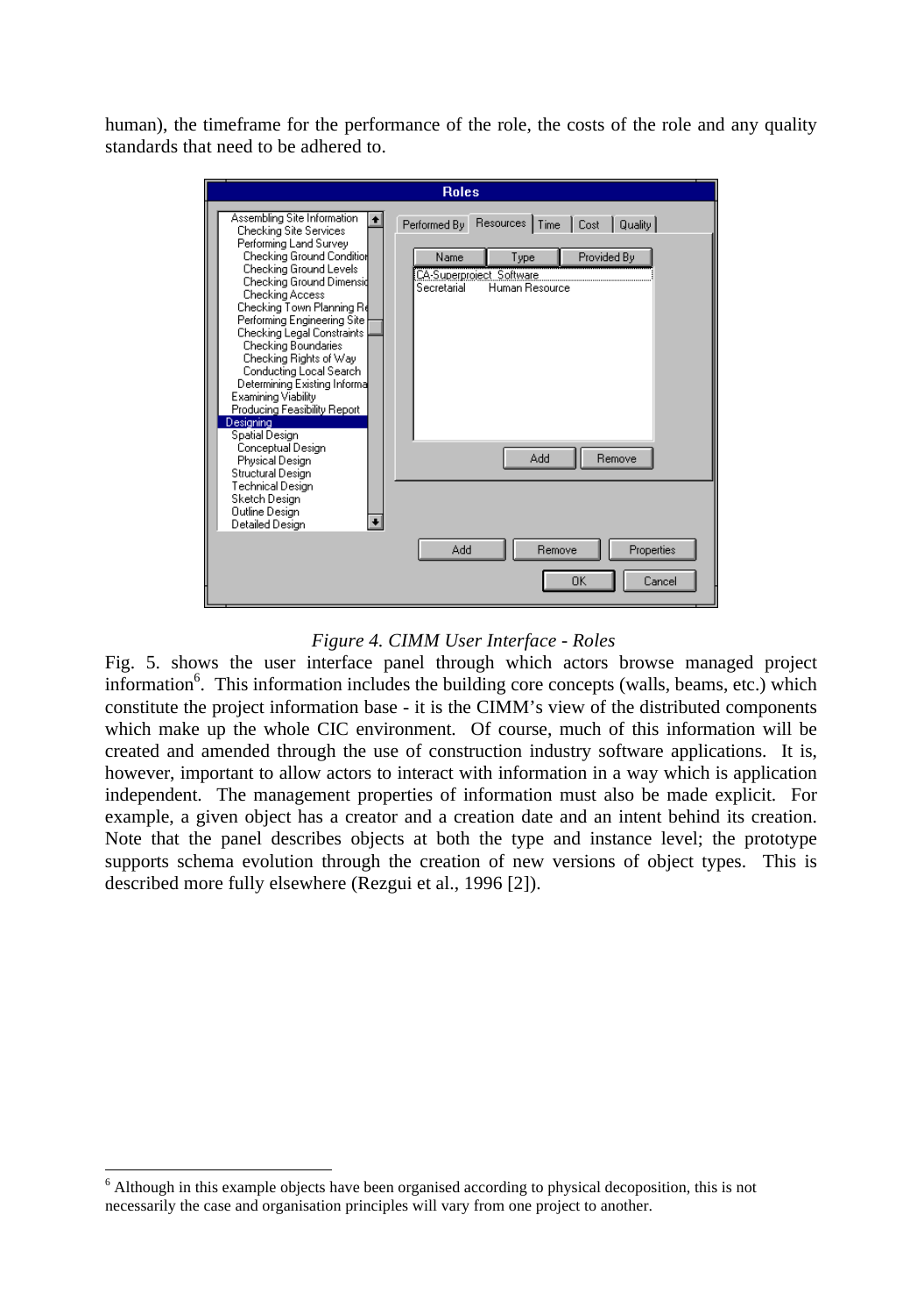| - project9.db<br>≖I≑                                   |                                   |                                         |
|--------------------------------------------------------|-----------------------------------|-----------------------------------------|
| Edit<br>View<br>Project<br>Manager<br>Services<br>Help |                                   |                                         |
| P<br>自<br>ಕೆ<br>X<br>e.<br>ы<br>R                      |                                   |                                         |
| All Disciplines<br>회<br>회<br>All Documents             |                                   |                                         |
| Project Objects                                        |                                   |                                         |
| Complex                                                | ≝<br>Object Types<br>Room Type    | Object<br>Room <sub>2</sub><br>±        |
| ReceptionBuilding<br>e,                                |                                   |                                         |
| <b>First Floor</b><br>Ge.                              | E<br>Type Versions   room.v1      | Ł<br><b>Object Versions</b>             |
| Room1<br>$\overline{+}$<br>œ.                          |                                   |                                         |
| Room2                                                  |                                   |                                         |
| Room3                                                  | General   Intent   Structure      | General   Intent   Propagation   Values |
| Room4                                                  |                                   |                                         |
| Room5                                                  | 01/03/96 3:20pm<br>Created On     | 08/03/96 9:47am<br>Created On           |
| Second Floor                                           | Architect (Yacine R<br>Created By | Architect Macine Re<br>Created By       |
| <b>Third Floor</b>                                     |                                   |                                         |
| Fourth Floor                                           | <b>T</b> Current Version          | <b>Current Version</b>                  |
| Fifth Floor                                            |                                   |                                         |
| Sixth Floor                                            | Regulations                       |                                         |
| Second Floor                                           |                                   | $\ddot{}$                               |
| <b>NUM</b><br>Ready                                    |                                   |                                         |

*Figure 5. CIMM User Interface - Objects*

One of the aims of the COMMIT project is to provide a migration path for the introduction of intelligent distributed CIC. Project participants should be able to access information in a familiar way, and current practices evolved to fully take advantage of the benefits of integration and distribution. To this end, the CIMM models include the concept of interpreted object, which may represent a document or other interpretation (e.g. multi-media) of a core concept. Fig. 6. shows the CIMM user interface for accessing interpreted objects. Treating documents as another form of managed information has several additional benefits; for example, all the project's participants share documents and document organisation and access to documents may be controlled according to rights.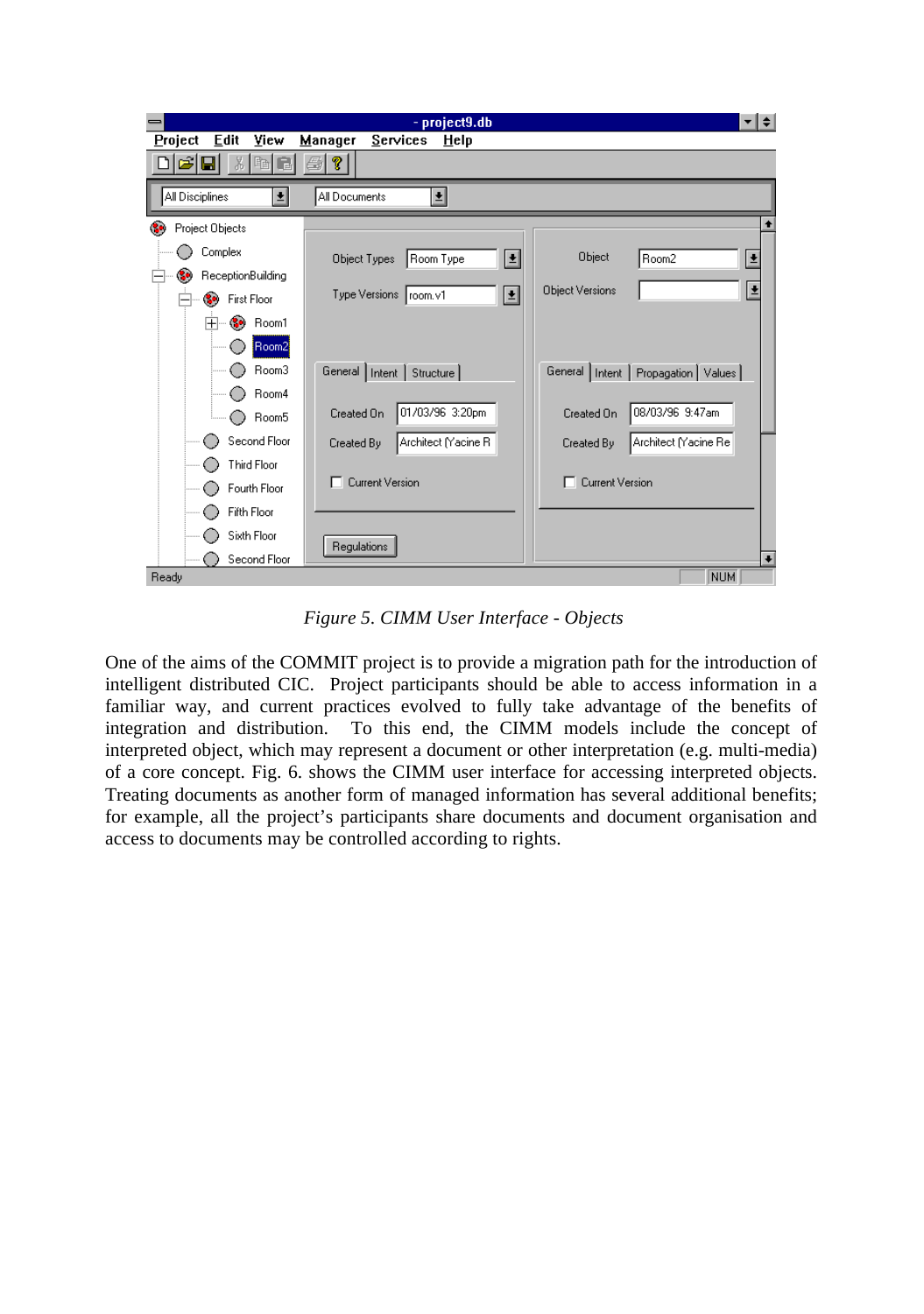

*Figure 6. CIMM User Interface - Documents.*

### **CONCLUSIONS**

To conclude this paper we would like to stress the potential of distributed computing in computer integrated construction. The paper has outlined the benefits of adopting distribution standards such as CORBA, and described a framework for distributed computer integrated construction. In this framework the COMMIT Information Management Model acts as a bridge between objects in an integrated construction system and CORBA services. In the CORBA methodology, the CIMM is equivalent to a business object facility for the construction industry.

This paper has presented a distributed implementation of the CIMM, and shown how CIMM objects can be specialised from CORBA service objects. Techniques for integrating the CIMM with existing CIC systems and legacy applications have been presented. The CIMM user interface, which allows project participants to manage distributed project information, has also been described.

The work presented here is ongoing; the prototype demonstrating the ideas described in this paper is currently being refined. In the longer term, it is hoped that the COMMIT project, which is supported by a UK steering group comprising regulation bodies, research institutions and industrials, will successfully demonstrate the technical, economic and sociological benefits that would be gained by adopting an approach to information integration founded on an object-oriented information management model and distributed object technology. While the work presented here is specific to the construction industry, many of the ideas behind it are generic. Future work also includes generalising the CIMM across industries.